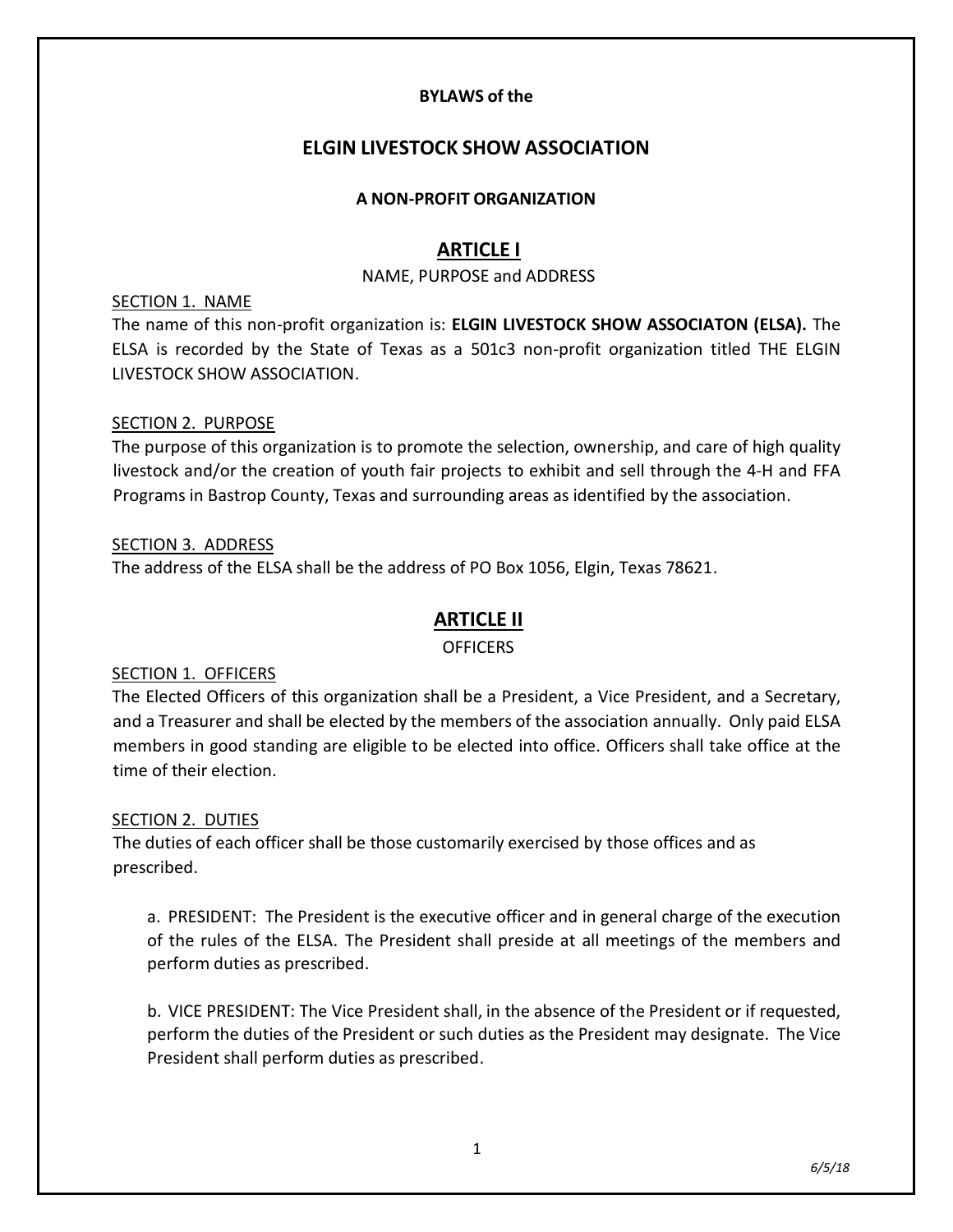c. SECRETARY: The Secretary shall, in the absence of the President and Vice President, perform the duties of the President or such duties as the President may designate. The Secretary shall perform duties as prescribed.

d. TREASURER: The Treasurer shall, in the absence of the President and Vice President, perform the duties of the President, or such duties as the President may designate. The Treasurer shall perform duties as prescribed.

#### SECTION 3. VACANCY

If the Presidency is vacated, the Vice President shall become President. The Vice President's office shall then be filled by a majority vote of the members of the association. Any officer elected to fill a vacancy shall be elected for the unexpired term of his or her predecessor in office.

### SECTION 4. APPOINTED REPRESENTATIVE

The Elected Officers may appoint a representative for the youth fair branch of the association to perform duties as assigned by the Elected Officers.



# **ARTICLE III**

### MEMBERSHIP

#### SECTION 1. TYPES

Persons interested in the purpose of the ELSA are eligible for an annual membership. Membership is granted after completion and receipt of a membership application and annual fees, if applicable. These shall include:

- a. FAMILY: Families participating in the Elgin Livestock Show & Youth Fair must apply for an ELSA membership. An ELSA member(s) must be active member(s) of the ELSA and have a paid membership. An active member is defined as having attended 3 or more meetings and leading/serving actively on a committee or serving in a role that leads or assists with a task for the organization. Families are eligible for two voting members. Voting members must be 18 years of age or older and cannot be an exhibitor or participant in the livestock show and youth fair.
- b. INDIVIDUAL: Individuals who do not have children participating in the Elgin Livestock Show & Youth Fair and have an interest in helping promote the youth in the community with livestock and youth fair projects must also apply for an ELSA membership. An ELSA member must be an active member of the ELSA and have a paid membership. An active member is defined as having attended 3 or more meetings and leading/serving actively on a committee or serving in a role that leads or assists with a task for the organization. Individuals are eligible for one voting member. Voting members must be 18 years of age or older and cannot be an exhibitor or participant in the livestock show and youth fair.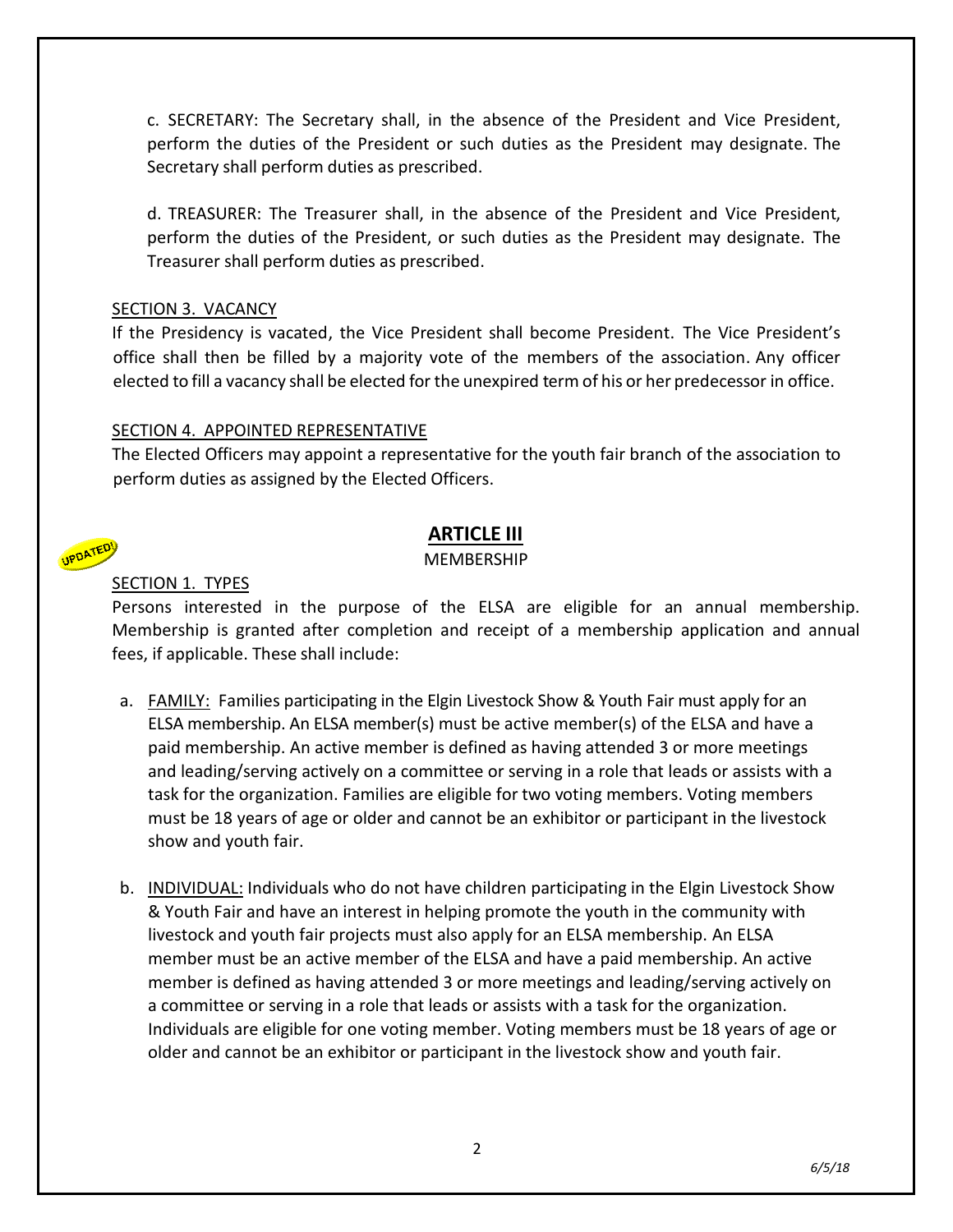### SECTION 2. APPLICATION

Membership applications on the appropriate form may be submitted to any Elected Officer.

### SECTION 3. ANNUAL MEMBERSHIP FEE

Annual membership fees shall be set by the Elected Officers.

# **ARTICLE IV**

**MEETINGS** 

#### SECTION 1. MEETINGS

Regular meetings of the association members shall be held monthly, at a time and place designated by the Elected Officers. Ten (10) members of the association shall constitute a quorum. Meetings shall be conducted according to Roberts Rules of Order.

#### SECTION 2. SPECIAL MEETINGS

Special meetings may be called by the Elected Officers. Members shall receive notification of a special meeting one (1) week prior to the date and time set for the meeting.

#### SECTION 3. VOTING

UPDATED!

Any issuesto be voted on in committees or as identified by ELSA Officers shall be decided by a simple majority of those present at the meeting in which the vote takes place. Voting members must be in good standing and meet the specified requirements of membership in order to vote.

# **ARTICLE V**

#### **COMMITTEES**

#### SECTION 1. STANDING COMMITTEES

There is one standing committee – Executive Committee.

a. EXECUTIVE COMMITTEE: The Executive Committee shall consist of the President, Vice President, Secretary, and Treasurer. This committee shall be an advisory committee and shall assist the President in developing meeting agendas, monitoring progress, and plan development. The Executive Committee may in extenuating situations represent and act upon business arising and requiring immediate attention, including financial decisions not to exceed \$500. Such actions taken by the Executive Committee shall be presented to the association for ratification at the next regular meeting.

#### SECTION 2. OTHER COMMITTEES

The President shall appoint other committees as needed. Such committees may include (but are not limited to) bylaws, livestock show, youth fair, auction, premium fund, and fundraising. The term of the committee chairman shall be at the discretion of the ELSA Officers. Recommendations from committees must be presented to the Elected Officers which must pass it by a majority before being presented to the active membership.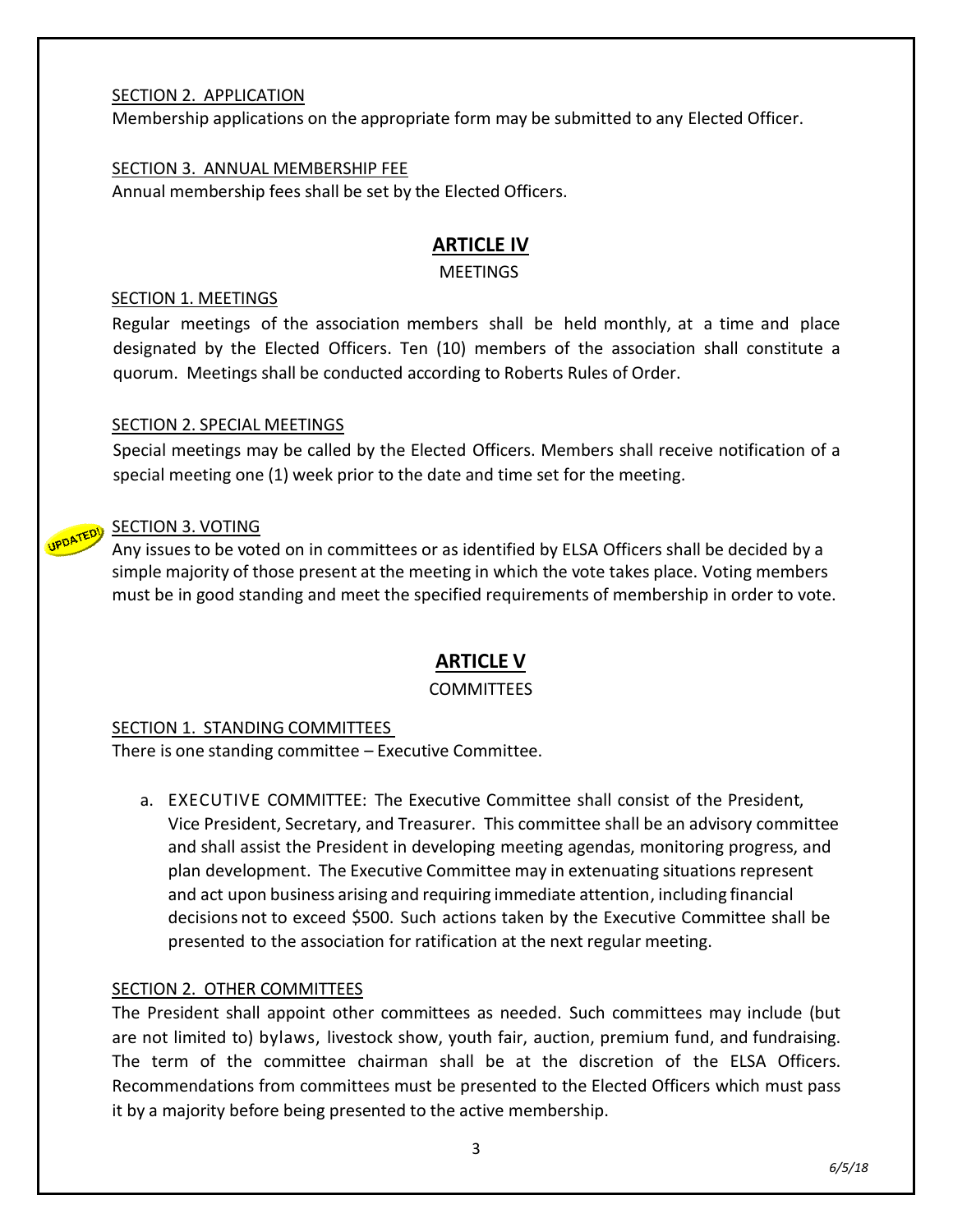#### SECTION 3. EX-OFFICIO

The President is an ex-officio member of all committees.



# **ARTICLE VI**

RULES

The ELSA Livestock Show Rules and Youth Fair Rules may be reviewed on an annual basis. The solicitation of recommendations and/or comments from the full membership will occur at the request of the Livestock and Youth Fair Committees. All recommendations received will be reviewed and/or amended and voted upon by majority vote from members serving on the said committees. Committee approved amended rules will be presented to the Executive Committee for final approval and adoption.

# **ARTICLE VII**

FUNDRAISING

#### SECTION 1. FUNDRAISING

All fundraising events are subject to a full review and approval of the ELSA Officers and membership to ensure ELSA is utilizing existing financial resources and the support of local businesses efficiently.



### **ARTICLE VIII**

#### BY-LAW AMMENDMENTS

It is the charge and oversight of the Executive Committee to review and/or approve any amendments of the ELSA by-laws. The ELSA Bylaws may be reviewed on an annual basis or as designated by the Executive Committee. The by-laws may be amended by a proposal from active association members to the Bylaws Committee for review and consideration. Any proposals received will be reviewed and/or amended and voted upon by majority vote from members serving on the said committee. Committee approved amended bylaws will be presented to the Executive Committee for final approval and adoption.

# **ARTICLE IX**

#### TRANSACTIONS OF THE ELSA

#### SECTION 1. CONTRACTS

The Elected Officers may authorize or authorize a member of the ELSA to enter into a contract or execute in the name of and on behalf of the ELSA. This authority may be limited to a specific contract or it may extend to any number and type of possible contracts.

### SECTION 2. DEPOSITS

All funds of the ELSA shall be deposited to the credit of the ELSA or other depositaries that the Elected Officers select.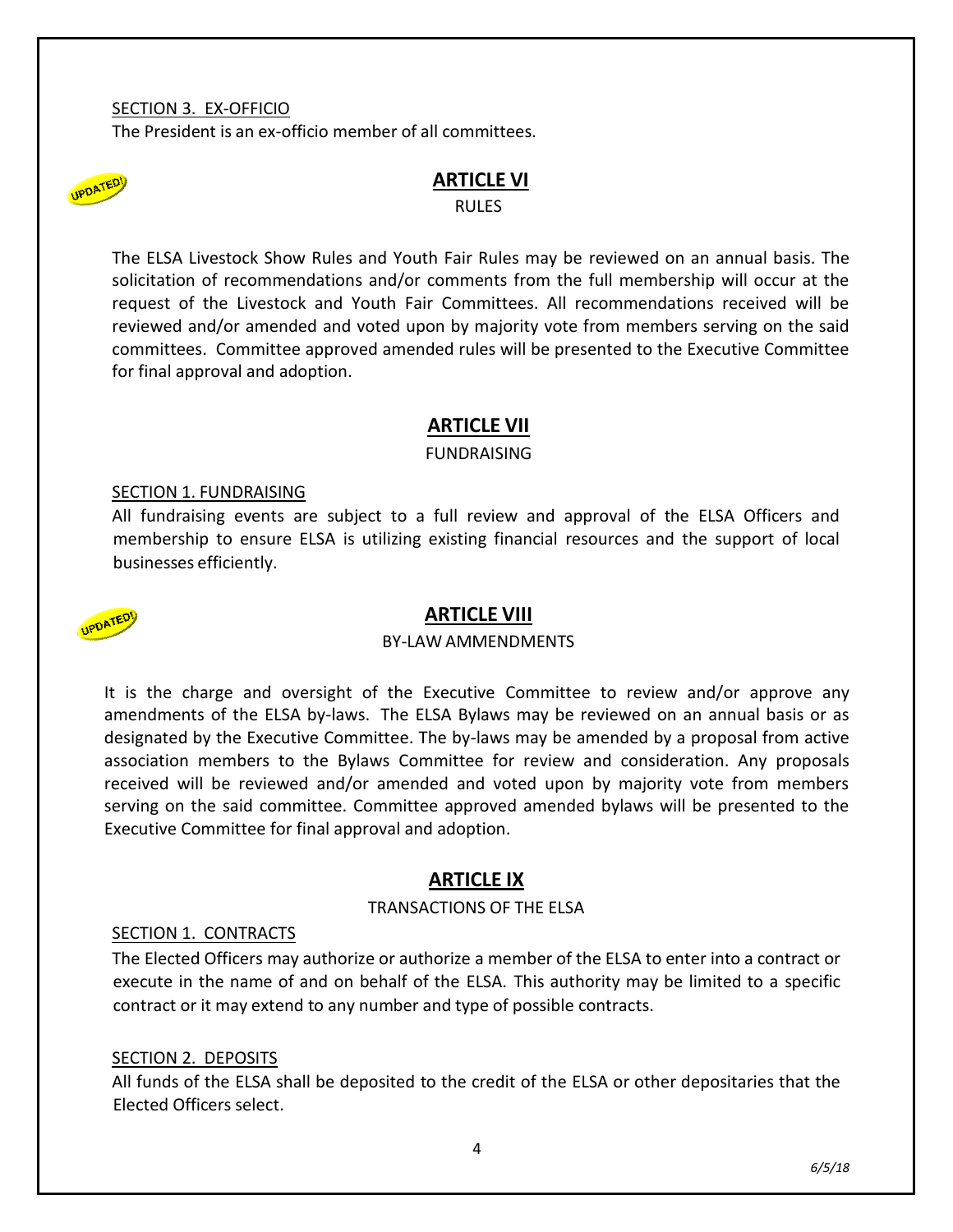### SECTION 3. GIFTS

The Elected Officers may accept on behalf of the ELSA any contribution, bequest, or device for the general purposes or for any special purpose of the ELSA. The Elected Officers may make gifts and give charitable contributions that are not prohibited by the bylaws, the articles of incorporation, state law, and any requirements for maintaining the ELSA's federal and state tax status.

### SECTION 4. POTENTIAL CONFLICTS OF INTEREST

The ELSA shall not make any loan to an officer or association member of the ELSA.

The Elected Officers or association members may transact business with the ELSA, except as otherwise prohibited by the bylaws, articles of incorporation, and all applicable laws. Such a person transacting business with the ELSA has the same rights and obligations relating to those matters as other persons transacting business with a member or officer, of the ELSA unless the transaction is described fully in a legally binding instrument and isin the best interest of the ELSA.

The ELSA shall not borrow money from or otherwise transact business with a member of the ELSA without full disclosure of all relevant facts and without the approval of the Elected Officers not including the vote of any person having a personal interest in the transaction.

### SECTION 5. PROHIBITED ACTS

As long as the ELSA is in existence, and except with the prior approval of the Elected Officers, no officer or member of the ELSA shall:

- a. Act in violation of the bylaws or a binding obligation of the ELSA.
- b. Act with the intention of harming the ELSA or any of its operations.
- c. Act to make it impossible or unnecessarily difficult to carry on the intended or ordinary business of the ELSA.
- d. Receive an improper personal benefit from the operation of the ELSA.
- e. Use the assets of the ELSA, directly or indirectly, for any purpose other than carrying on the business of the ELSA.
- f. Wrongfully transfer or dispose of ELSA property, including intangible property such as good will.
- g. Use the name of the ELSA (or any substantially similar name) or any trademark or trade name adopted by the ELSA, except on behalf of the ELSA in the ordinary course of the ELSA's business.
- h. Disclose any of the ELSA's business practices or any other information not generally known to the business community to any person not authorized to receive it.

Any violation of the above prohibited acts should be reported to an ELSA Officer. Violation of these acts may result in disqualification, forfeiting funds, and/or removal from the ELSA for a temporary or permanent timeframe.